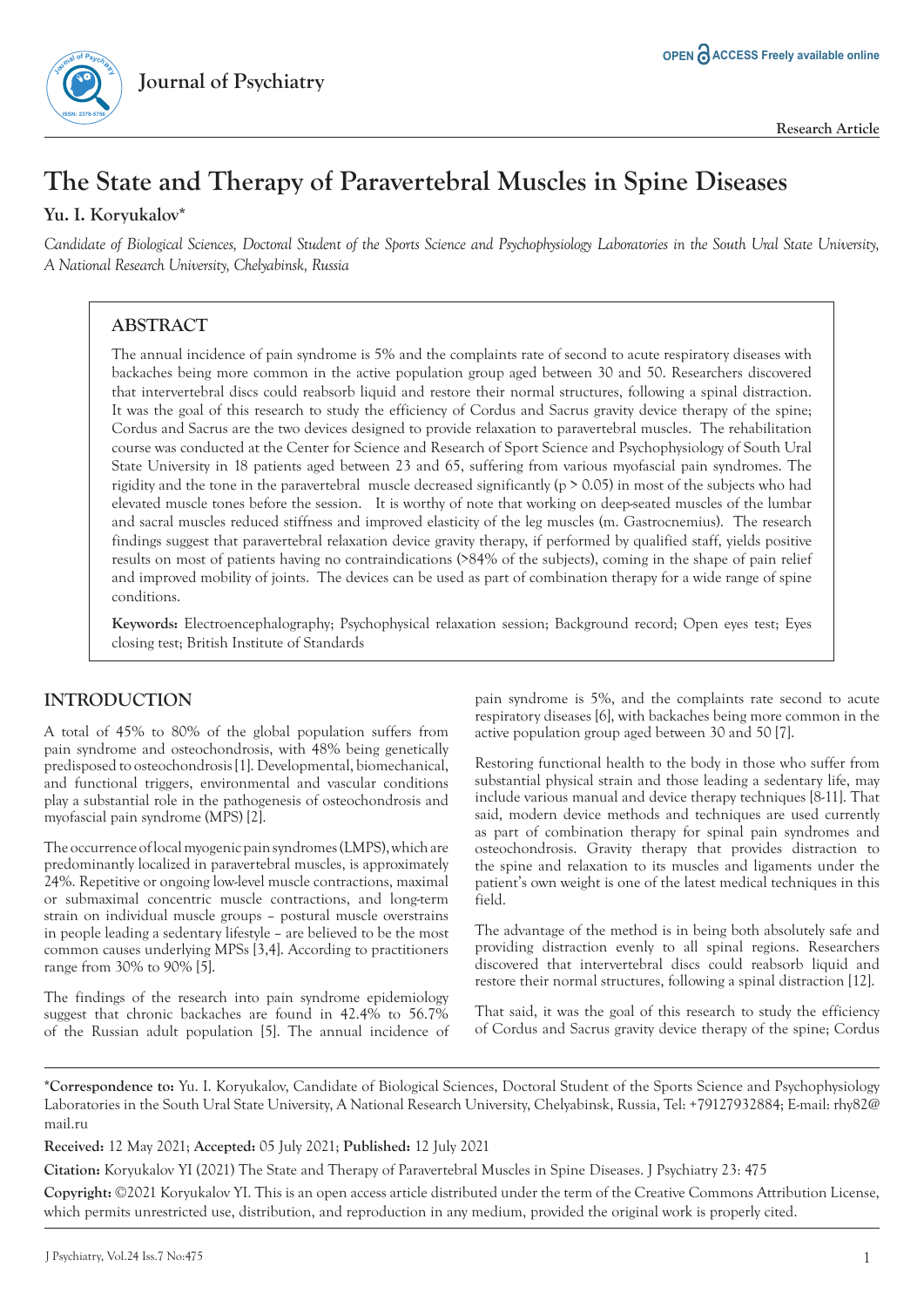### **Koryukalov YI OPEN ACCESS Freely available online**

and Sacrus are the two devices designed to provide relaxation to paravertebral muscles.

# **RESEARCH METHODOLOGY**

Cordus and Sacrus gravity therapy is based on providing physiological and comfortable relaxation to muscles and ligaments – primarily, paravertebral muscles (Cordus), skull muscles, pelvic and diaphragmal muscles (Sacrus), as well as giving soft spinal distraction to restore the normal spinal function.

Cordus is an innovative device designed to provide deep relaxation to paravertebral muscle areas (Figure 1). It is primarily used for gravity therapy of osteochondrosis and myofascial pain syndrome in the thoracic and lumbar regions, as well as to address herniations in these regions.

The Sacrus design provides soft and deep relief to the sacral and diaphragmal regions, and the skull, relaxing muscles that are attached to these regions (Figure 2). Sacrus has been designed to fit to the anatomy of the sacrum, and is specifically efficient in providing therapeutic relaxation to the piriformis in patients suffering from sciatic pain.

A gravity therapy session is placing a Cordus or Sacrus device under an affected spinal area anywhere along the spine, between the back of the neck and the sacrum of a patient lying flat on their back.

Following a thirty-minute-long relaxation session, the patient was to perform a number of distraction mobilization exercises.

The rehabilitation course was conducted at the Center for Science and Research of Sport Science and Psychophysiology of South Ural State University in 18 patients aged between 23 and 65, suffering from various myofascial pain syndromes. Prior to Cordus and Sacrus sessions, the physiotherapists were familiarized with the parameters, operation, and usage of the devices. The course consisted of twelve sessions per subject, which included spinal relaxation by Cordus and Sacrus devices, followed by doing exercises to mobilize spinal motor segments.

The patients were selected, following an interview and upon their informed consent to participate in research. Quantitative assessment was conducted on the visual analog scale (VAS) [13]. Manual diagnostics was conducted to assess motion volumes of each spinal segment in all directions; asymmetry of paravetebral muscle tone was assessed by a MIOTON device.

The selected persons for the studies were informed about the technique of correction of the spine with the help of the device, existing contraindications to the above product, the procedure for correcting the spine was conducted after preliminary conversation and obtaining informed consent for the study. The course of correction of the spine was 1 month.



**Figure 1:** Cordus device works on paravertebral muscles.



**Figure 2:** The treatment of the sacral region with Sacrus device, providing relaxation to the piriformis and lumbar muscles.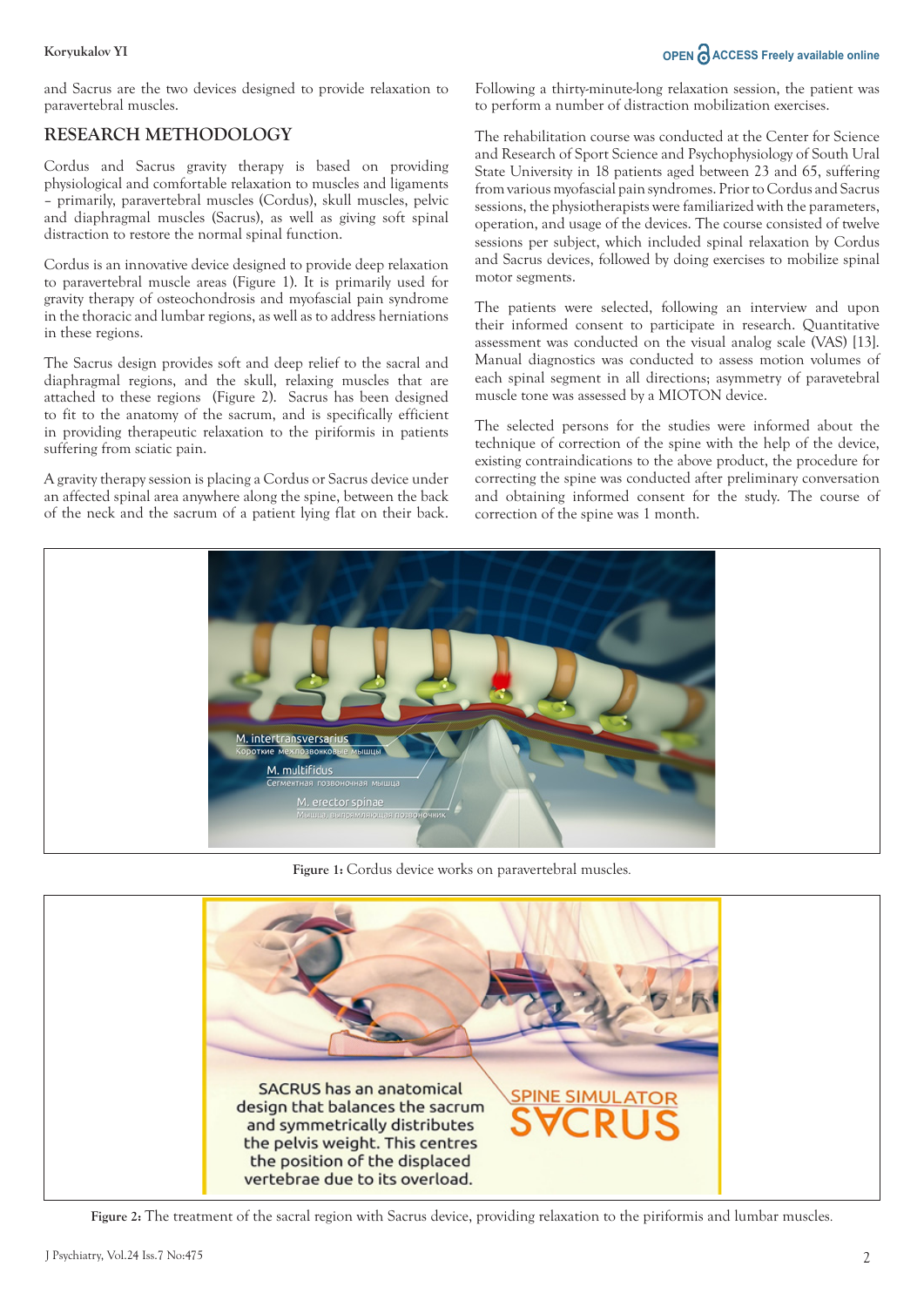**Koryukalov YI OPEN ACCESS Freely available online** 

Based on the studies carried out the following conclusion was made:

Most of the subjects noted the disappearance or significant reduction in pain, increase in efficiency and normalization of sleep (Table 1).

#### **Muscle mechanical properties**

The MyotonPRO device was used to assess trapezius muscle (TMd), Erector spin (Es) and gastrocnemius muscle (Gn) muscle stiffness, tone and decrement (elasticity). A standardized protocol for using this hand-held device was followed [14]. The device elicits oscillations of muscle after a probe applies a brief mechanical impulse following a constant pre-load to the skin over the muscle. From these oscillations, the device quantifies various parameters simultaneously, including non-neural tone and mechanical properties such as dynamic stiffness and decrement [15]. The frequency determined by fast Fourier transform (FFT) which was most characteristic in the registered oscillation acceleration signal, indicates resting tone or state of tension of an activated muscle (Fmax:  $(Hz)$ ). Stiffness  $(N/m)$  is a measure of the muscle's ability to resist an external force that modifies its shape, the higher the N/m value, the stiffer the muscle [14]. Logarithmic decrement describes the tissue's ability to restore its shape after being deformed, and defined as the dissipation of mechanical energy in the tissue during an oscillation cycle. The smaller the decrement value, the smaller the subsequent dissipation of mechanical energy and the higher the elasticity [14].

A record of the MMPs using a hand myotonometry (MyotonPro®, Estonia) was made in both lumbar and cervical spines. The MyotonPro® provides a controlled preload of 0.18 N for an initial compression of the subcutaneous tissue, imposing an additional 15 ms pulse and 0.40 N of mechanical force, which induces a natural damped oscillation in the targeted tissue. This response is measured by an accelerometer [16]. The MMPs recorded in this study included: frequency, measured in Hz, representing the muscle tone at rest (the higher frequency, the higher muscle tone); stiffness, measured in N/m, reflecting the capacity of the muscle to resist contraction or external pressure to deform (the greater stiffness, the greater muscle toughness); logarithmic decrement of oscillation amplitude, that has no unit, and is a measure of muscle elasticity (the higher decrement, the lower elasticity [17]); creep, that has also no unit, the material property in which progressive deformation occurs with time while a constant stress is applied; and, relaxation, measured in ms, describing the phenomenon of stress decrease with time, while the applied strain is constant,

being the stress relaxation time the recovery time for the material to return to its normal state after deformation [18] (Figure 3).

#### **Statistical analysis**

Categorical variables are presented as counts and percentages. Continuous data were described by mean and standard deviation with a 95% confidence interval (95% CI). The Kolmogorov– Smirnov test showed their normal distribution (all variables: p > 0.05).

For the primary aim of the study, when the three groups were compared, one-way ANOVAs, with Tukey test for post hoc analyses, were conducted. When only spinal pain groups were included in the analysis, as occurred with fear of pain and kinesiophobia questionnaires, the unpaired Student t-test were applied.

To determine if each MMP of spinal musculature and each spinal ROM can classify individuals between the three groups, receiver operating characteristics (ROC) curves were developed. To interpret them, statistical significance and the area under the curve (AUC) were calculated. For the AUC, a value of 0.5 was considered fail to discriminate, 0.6–0.7 was considered poor, 0.7–0.8 was considered acceptable, 0.8–0.9 was considered excellent, and outstanding when more than 0.9 [19].

### **RESULTS**

The biomechanical diagnostics of paravertebral muscle tones detected the elimination of muscle tone asymmetry (Figure 4), and normalized postural balance (evened out the center of gravity), which concurred with the relief of pain syndrome (decreased from 7.6 - 0.8 to 3.1 - 0.6 of the VAS average), following a gravity therapy session for intervertebral muscles.

Acting on proprioceptors of paravertebral muscles, gravity therapy relaxed the erector spinae, which had had an elevated tone before the session (Figure 5).

The rigidity and the tone in the left muscle decreased significantly  $(p > 0.05)$  in most of the subjects who had elevated muscle tones before the session, Figure 6 below. Similar changes were detected in the right erectors, following two or three sessions. It is worthy of note that working on deep-seated muscles of the lumbar and sacral muscles reduced stiffness and improved elasticity of the leg muscles (m. Gastrocnemius). In addition to relaxation, the subjects reported a feeling of warmth going up and down their legs, which could be attributed to the hemodynamic effect from the treatment of the spinal muscles, coming in the shape of dilated peripheral vessels.



**Figure 3:** Assessment of muscle mechanical properties (MMPs). Thoracic region myotonometry. Subject position and device location.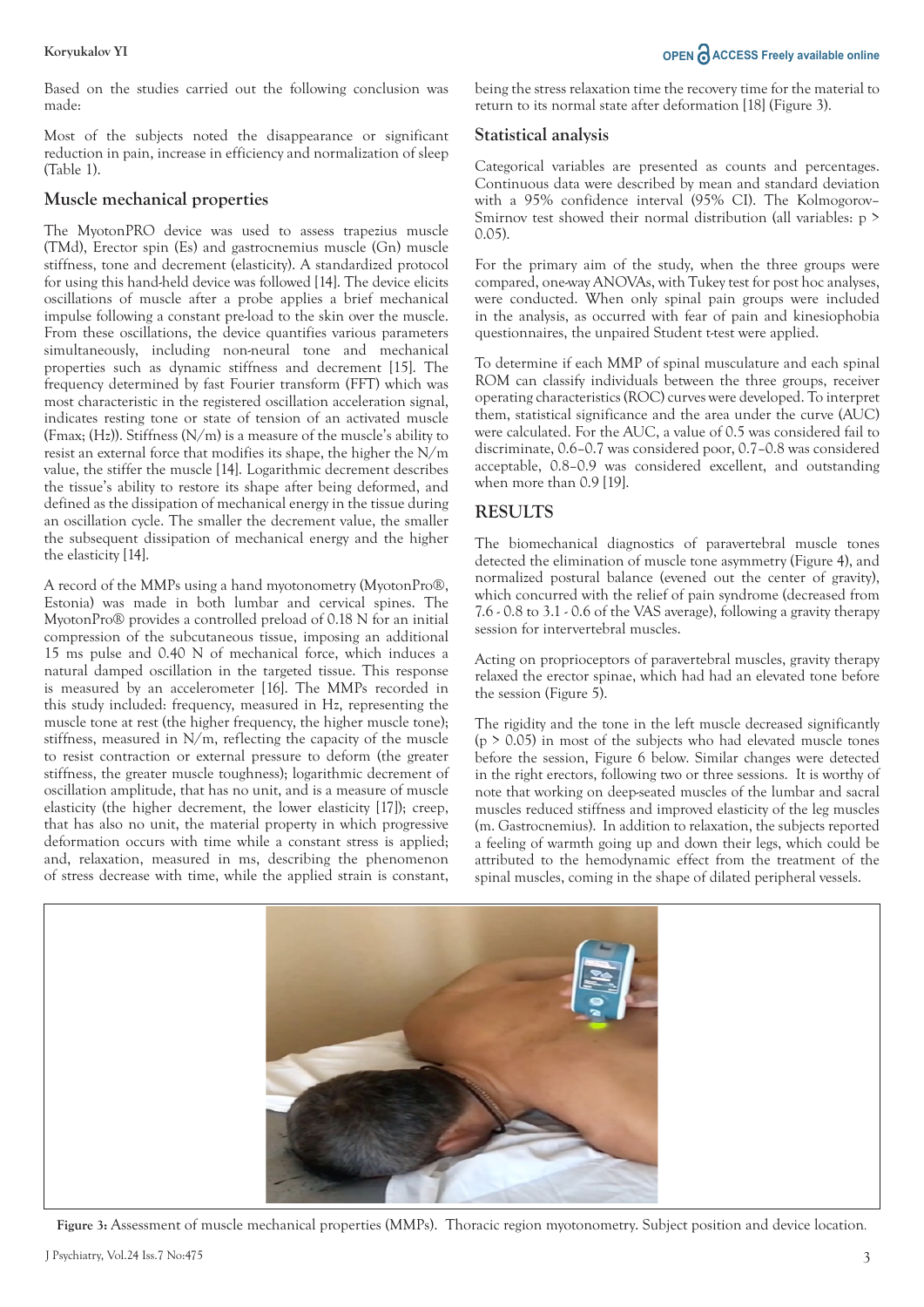### **Koryukalov YI OPEN ACCESS Freely available online**

**Table 1:** The quantitative assessment of the pain syndrome showed a significant reduction in the severity of pain (especially in the neck, waist, sacrum and knee area) or even its disappearance after a corrective course.

| $N_2N_2$<br>$\Pi/\Pi$    | Sex, age | Symptoms, Diagnosis                                                     | Application and clinical effect                                                                                  |
|--------------------------|----------|-------------------------------------------------------------------------|------------------------------------------------------------------------------------------------------------------|
| 1                        | M, 48    | Thoracalgia                                                             | Reduction of pain syndrome. Increased amplitude of motion of the<br>thoracic region                              |
| $\overline{2}$           | W, 49    | Displacement C1-C2, pain in the neck                                    | Disappearance of pain syndrome, restoration of mobility in the neck                                              |
| 3                        | W, 45    | Osteochondrosis of the lumbar spine,<br>with painful radicular syndrome | Reduction of pain syndrome, increased mobility in the lumbar spine                                               |
| $\overline{4}$           | M, 36    | Pinch of the sciatic nerve                                              | Disappearance of pain syndrome, restoration of the biomechanics of<br>walking                                    |
| 5                        | M, 41    | Pain in the neck, cervical<br>osteochondrosis                           | Reduction of pain syndrome, a sense of ease in the collar zone                                                   |
| 6                        | W, 43    | Spondylosis, with painful radicular<br>lumbar syndrome                  | Reduction of pain syndrome.                                                                                      |
| $\overline{\mathcal{U}}$ | M, 47    | Piriformis muscle syndrome                                              | Disappearance of pain syndrome. Restoring mobility in the lower back                                             |
| 8                        | W, 32    | Protrusion L4-L5 5mm, Back pain and<br>hip joint                        | Disappearance of pain in the lower back, reduction of pain in the hip<br>joint. Reduction of protrusion to 2 mm. |
| 9                        | M, 26    | Pain in the shoulder, tunnel syndrome                                   | Reduction of pain syndrome, increase in amplitude of motion in the<br>shoulder.                                  |
| 10                       | W, 28    | Pain in the knee and lower back                                         | Disappearing low back pain, reducing pain in the knee.                                                           |
| 11                       | W, 38    | Piriformis muscle syndrome                                              | Disappearance of pain syndrome. Restoring mobility in the lower back                                             |
| 12                       | W, 44    | Thoracalgia, Lumbalgia                                                  | Reduction of pain syndrome, improvement of sleep                                                                 |
| 13                       | M, 54    | Scoliosis of II degree                                                  | Reduction of pain syndrome, reduction of the angle of curvature from 12<br>to 9 degrees                          |
| 14                       | M, 45    | Pain in the legs, knee, sacrum                                          | Decrease of pain in the legs, disappearance of pain in the sacrum.                                               |
| 15                       | W, 64    | Left-sided sacroileitis                                                 | Restoration of walking biomechanics, reduction of pain syndrome                                                  |
| 16                       | W, 33    | Scoliosis S-shaped                                                      | Reducing the angle of curvature, the disappearance of pain in the lower<br>back                                  |
| 17                       | W, 31    | Pinch of the sciatic nerve                                              | Disappearance of pain in the pelvic region and waist, restoration of the<br>biomechanics of walking              |
| 18                       | M, 36    | Pain in the back and neck with<br>professional muscular tension         | Expressed a relaxing effect, the disappearance of pain in the back and<br>neck.                                  |

In addition to a direct impact on the muscles, positive changes were detected in the joints and the overall psychophysical status of the subjects, following the gravity therapy course for intervertebral muscles from the neck to the lumbar region, including the sacral region.

Subjects noted improved mobility in the cervical, thoracic and lumbar spine, improved mobility in the upper and lower extremities, in the pelvic region, normalization of the walking pattern, recovery of sleep. The procedure of correction of the sacrum zone facilitated the reduction of compression of the intervertebral discs of the lumbar spine, which contributed to a decrease in protrusion by several mm. The combination of correction of the sacrum and exercises for stretching the pear-shaped muscle made it possible to eliminate pinching of the sciatic nerve for 3-5 sessions and normalize the previous walking pattern.

The hardware effect was that the sacro-like anatomical design of the device with acupuncture spines to affect the ligaments and trigger zones allows effective action on the deep muscles and ligaments of the selected segment of the spine (pelvis, knee, diaphragm area, skull base). Thus, relaxation and correction of key segments of the vertebral column up to the ligaments helps to eliminate tension in these zones (including tunnel syndrome), restore mobility in the joint and improve blood circulation of tissues along the segments of corrective action. Microcurrents of the device Sacrus Phisio, due to slow-frequency modulation contribute to the development of the state of relaxation. What helps to relax and remotely located muscles.

#### **DISCUSSION**

 Repetitive or ongoing low-level muscular contractions are believed to be the most common underlying cause of myofascial pain syndrome (MPS) [20,21]; other common causes include maximal and submaximal concentric muscle contractions; long-term strains of individual muscle groups – postural overstrain in those leading a sedentary life.

As the researchers [22-25] note, a muscle spasm stimulates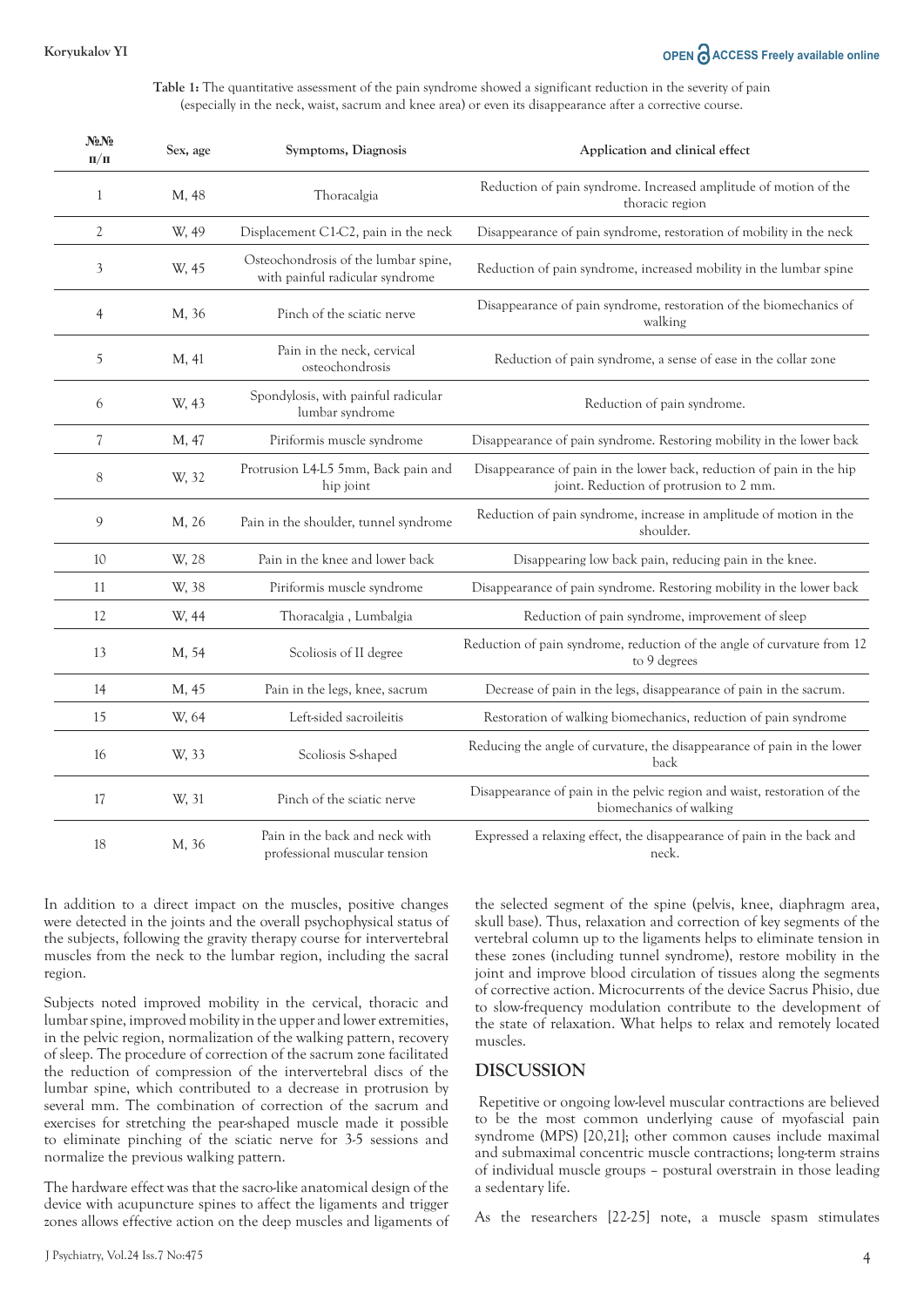

**Figure 4:** Evening out the right trapezius tone, reduced asymmetry of paravertebral muscles, following gravity therapy.



**Figure 5:** An increase in relaxation of the erector spinae, following a session, the relaxation being low before the session.



**Figure 6:** Erector spinae tones evened out on the right and on the left, followed by relief of pain syndrome.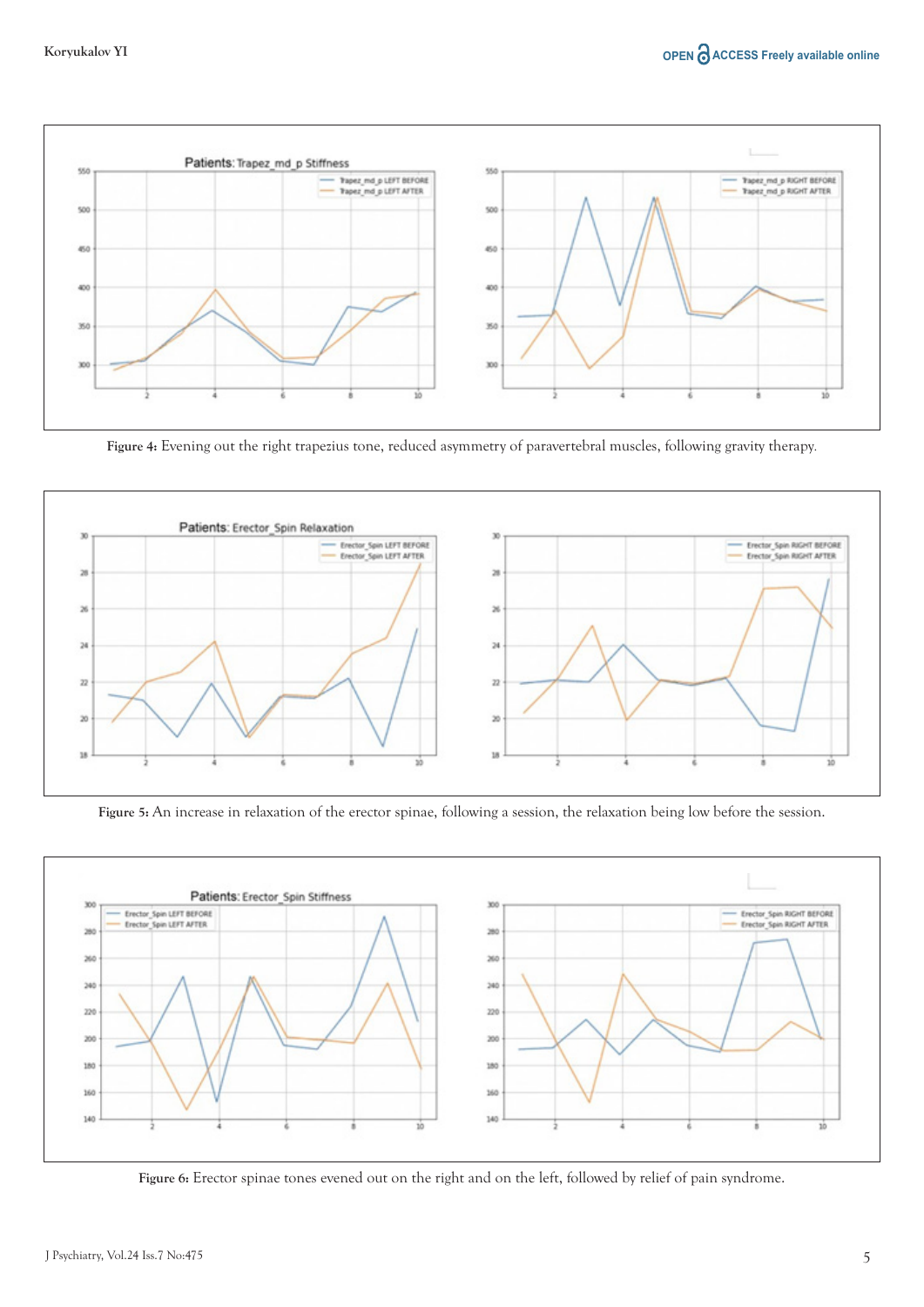

**Figure 7:** The elasticity of the right and the left calf muscles (m. Gastrocnemius) evened out, following therapy of the intervertebral muscles in the lumbar region.

nociceptors of the very muscle. Local hyperhaemia sets in inside cramped muscles, activating nociceptors of the muscle tissue. A cramped muscle becomes a source of additional nociceptive impulses that are received by the dorsal horns of the same spinal segment. Accordingly, an increased pain impulse flow increases the activity of anterior motor neurons, which makes the muscle cramp even worse. Thus, the vicious circle is closed: Pain – muscle cramp – more pain – muscle cramp gets worse (Figure 7).

The research findings suggest that paravertebral relaxation device gravity therapy, if performed by qualified staff, yields positive results on most of patients having no contraindications (>84% of the subjects), coming in the shape of pain relief and improved mobility of joints. Patients report changes in their psychoemotional state, improved health, and feelings of a healthy spine, and deep relaxation. That said, the devices can be used as part of combination therapy for a wide range of spine conditions.

#### **CONCLUSIONS**

1. The devices act on both muscle proprioceptors and joint receptors, relieving erector spinae hypertonia, providing relaxation to an affected spine area. It takes one to three sessions to relieve pain syndrome.

2. Cordus & Sacrus gravity therapy for paravertebral muscles acts deeply on paravertebral areas reduces muscle stiffness and asymmetry between the right and the left muscle groups, improving muscle elasticity.

3. Combined with distractive mobilization exercises, the device gravity therapy designed for paravertebral muscles, relieves vertebrogenic and myofascial pain syndromes, provides relaxation to cramped muscles, improves blood supply of the limbs, and restores the mobility to the spinal joints.

#### **INFORMED CONSENT**

Informed consent was obtained from all subjects involved in the study

### **DATA AVAIABILITY**

The data presented in this study are available on request from the corresponding author. The data are not publicly available due to ethics approval being required for secondary analyses of these data.

#### **ACKNOWLEDGMENTS**

The authors thank the manufacturer and supplier of the Myoton-

PRO device, Myoton AS (Estonia) for loaning the equipment and providing training.

#### **REFERENCES**

- 1. Popelyansky YY. Orthopedic neurology (Vertebral neurology). A guide for doctors/Ya. Yu. Popelyansky. -M., 2008; p: 453.
- 2. Khelimsky AM. Chronic discogenic pain syndromes of cervical and lumbar osteochondrosis. Khabarovsk.-Publishing House, Riotip. 2000.
- 3. Yap EC. Myofascial pain-An overview. Annals-Academy of Medicine Singapore. 2007; 36(1):43.
- 4. Gerwin R. Myofascial pain syndrome: here we are, where must we go? J. Musculoskeletal Pain. 2010; 18:329–347.
- 5. Podchufarova EV, Razumov DV. Pain behavior in patients with chronic back pain. News of Medicine and Pharmacy. 2011; 370:50-55.
- 6. Weinstein PR. Diagnosis and management of lumbar spine stenosis. Clin. Neurosurg. – 1983; 30:677-697.
- 7. Veyn AM, Voznesenskaya TG, Danilov AB. Pain syndromes in neurological practice. Moscow: MEDpress. 2001; 368.
- 8. Danilov AB, Veyna AM. Complex regional pain syndrome. Vegetative Disorders. 1998; 604-615.
- 9. Popova TI, Ustyuzhanina VO. Postisometric muscle relaxation in manual medicine: Textbook method. Handbook 11th International Congress of Manual Medicine. Vienna. 1995; 26-29.
- 10. Meyers WC, Foley DP, Garrett WE, Lohnes JH, Mandlebaum BR. Management of severe lower abdominal or inguinal pain in highperformance athletes. PAiN (Performing Athletes with Abdominal or inguinal Neuro -muscular Pain Study Group). Am J Sports Med. 2000; 28:2-8.
- 11. Morales-Conde S, Socas M, Barranco A. Sportsmen hernia: What do we know? Hernia 2010; 14: 5-15.
- 12. Kinlyan K, Bakakireva M. Back pain. A new approach to treatment and prevention in adults and children. 1999; 77.
- 13. Bonica JJ. General Considerations of pain in the chest. J.J. Bonica. The Management of Pain. Ed. Lea & Febiger, Philadelphia, USA. 1990; 2:959.
- 14. Gavronski G, Veraksits A, Vasar E, Maaroos J. Evaluation of viscoelastic parameters of the skeletal muscles in junior triathletes.